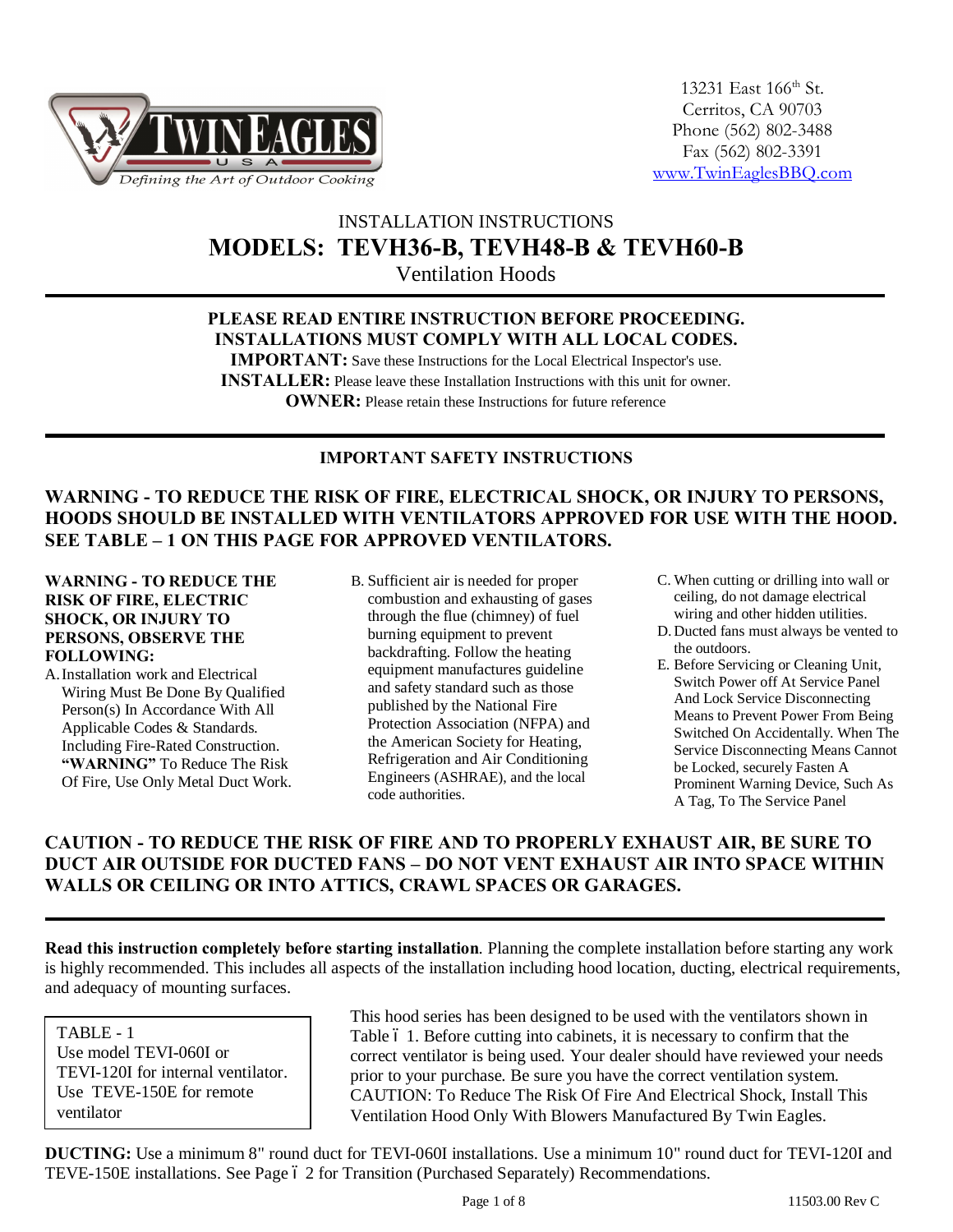**SAFTY WARNING:** Turn off power circuit at the service entrance and lockout panel before wiring the range hood.

.

**BACKDRAFT DAMPER**: It is recommended that a backdraft damper (#TE-10288.00 for 8 $\ddot{\rm o}$  round ducts, #TE-11257.00 for 10 $\ddot{\rm o}$  round ducts) be used in all installations. In cold weather installations it is necessary to use a backdraft damper to minimize backflow of cold air into room. A non-metallic thermal break should also be used to minimize conduction of outside temperatures through the ductwork. The thermal break should be located as close as possible to where the ducting enters the heated portion of the house.



#### **BEFORE STARTING INSTALLATION, YOU MUST IDENTIFY THE VENTILATOR MODEL BEING USED AND IF A TOP OR REAR EXHAUST IS TO BE USED.**

Prepare cabinet and/or wall for mounting either top (Fig - 3) or rear (Fig  $7 \& 8$ ) exhaust. Use furring strips to level cabinet mounting surface with any cabinet trims.

| For knock out removal see Fig-B                                 |                                 |                     |       |
|-----------------------------------------------------------------|---------------------------------|---------------------|-------|
| <b>Remove</b>                                                   |                                 |                     | See   |
| <b>Ventilator Model</b>                                         | <b>Knock out # Transition #</b> |                     | Fig   |
| TEVI-060I Top Exhaust                                           | 3                               | TE-10100.00         | 1,3,4 |
| TEVI-120I Top Exhaust                                           | 3 & 4 TE-11257.00               |                     | 2,3,4 |
| TEVE-100E &TEVE-150E 3 & 4 TE-11257.00<br>External, Top Exhaust |                                 |                     | 2,3,4 |
| TEVI-060I Rear Exhaust                                          | 1                               | TE-11254.00 5,6,7,8 |       |
| TEVI-120I Rear Exhaust                                          | 1 & 2 TE-11254.00 5,6,7,8       |                     |       |
| TEVE-100E &TEVE-150E                                            | 1 & 2 TE-11254.00               |                     | 6.7.8 |

External, Rear Exhaust Break the metal webs by placing a screwdriver at one corner of the plate and hitting screwdriver sharply with a hammer. After breaking a second web the plate can be

# flexed to break other webs.

#### **Wear eye protection when using tools**.

# **Caution: When knock outs are removed the edges will be sharp!!!!!!!!! Sharp Edges should be Filed or Covered with Metal Tape.**

Attach and secure the transition to the hood with #6x3/8 sheet metal screws and tape all joints prior to installing the hood. Attach hood to cabinet using #10 wood screws. Holes are located in the back panel and top panel of the hood for mounting. Use a minimum of four #10x3/4 wood screws to mount the hood. Longer screws are required if wall board or other nonstructural surfaces are used between the hood and main mounting surface which should be a minimum of  $3/4$  thick. When using rear holes for additional mounting use appropriate anchors if not engaging the wood structure.

HINT: If you find vibration noise is present because of cabinet structure use additional screws, in holes available, to make the mounting more ridged.

Connect 120 volt, 60 Hz power through the conduit hole in top of hood, connecting to pigtail in hood junction box, white to white, black to black and connect green ground wire to the power supply ground wire per local codes. See Fig ó A.

The recommended height from countertop or cooking surface to the bottom edge of the hood is 36 inches.

Hood is recommended for use over domestic gas or electric appliances. **Not recommended for use over solid fuel fired appliances**.

After installing the hood, install the internal blower (Top Exhaust See Fig 1 & 2; Rear Exhaust See Fig - 5) unit by positioning the blower onto bracket-A, notched blower bracket will center blower. Rotate into position against hood and secure Bracket 6 B to Hood with #8 sheet metal screws. If the remote ventilator is used see related instructions. The TEVE-150E ventilator will require revision of some wiring in the hood receptacle box - See TEVE-150E instructions.

#### **NOTE: TEVE-150E requires a dedicated 20 AMP Power Supply. All other ventilators require a dedicated 15 AMP Power Supply**

CAUTION: The hood is of sufficient weight that two installers are recommended to prevent injury or damage to the hood in handling.

Turn the power on at the service entrance and check the operation of the controls.

NOTE: be sure that all dampers are operating properly and are free to open.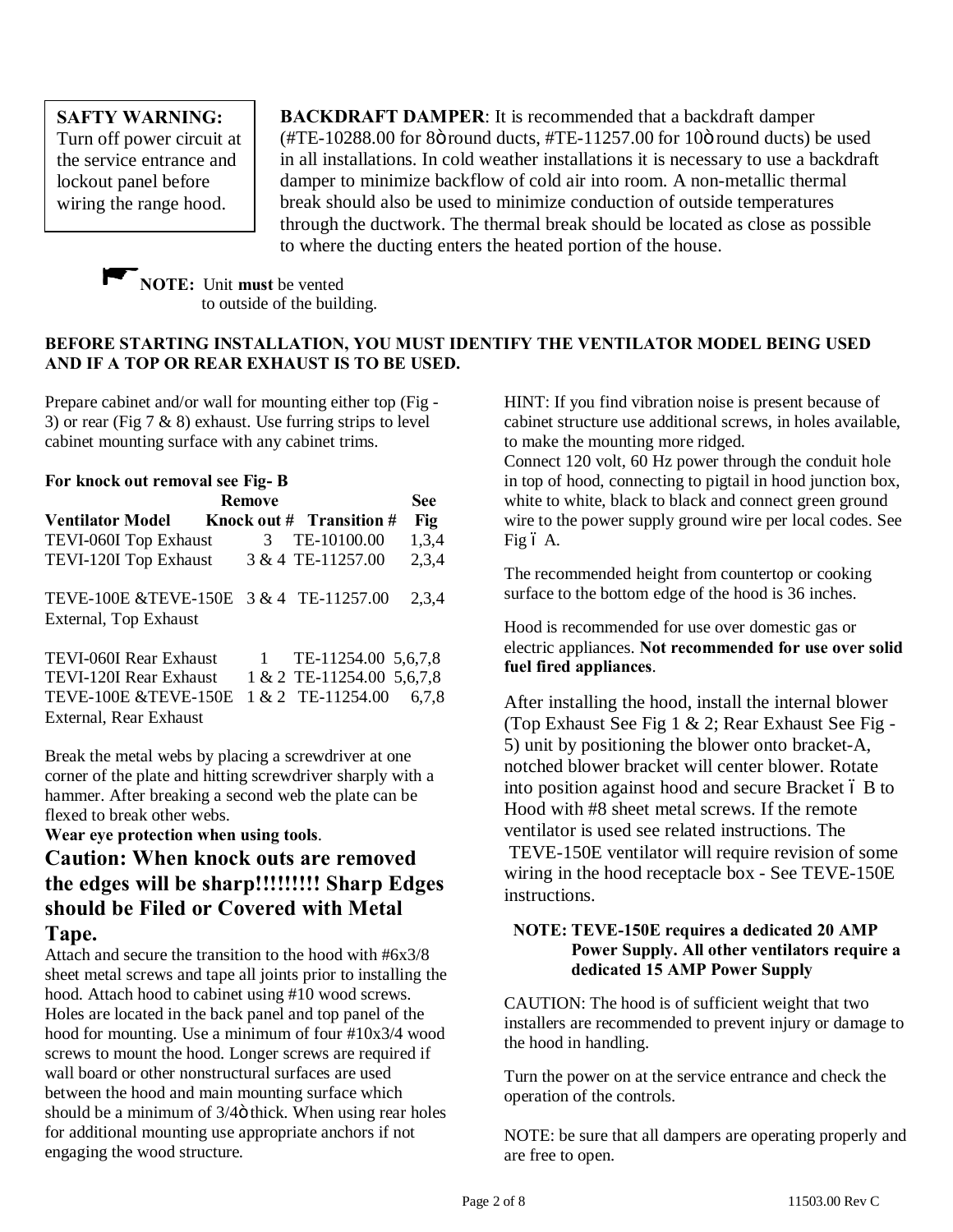

### **NOTE: Transitions Are Not Included With TEVI-060I, TEVE-100E and TEVE-150E - Must Be Purchased Separately.**

Transition dimensions may very. Before assembling transitions to hood, fit them into the prepared cabinet opening to be sure the openings are large enough to accommodate the transition. Enlarge the hole if required

Attach the transition (See DUCTING, pg 1), obtained separately from your local hardware or available through your dealer, and install the hood as described previously in this instruction.

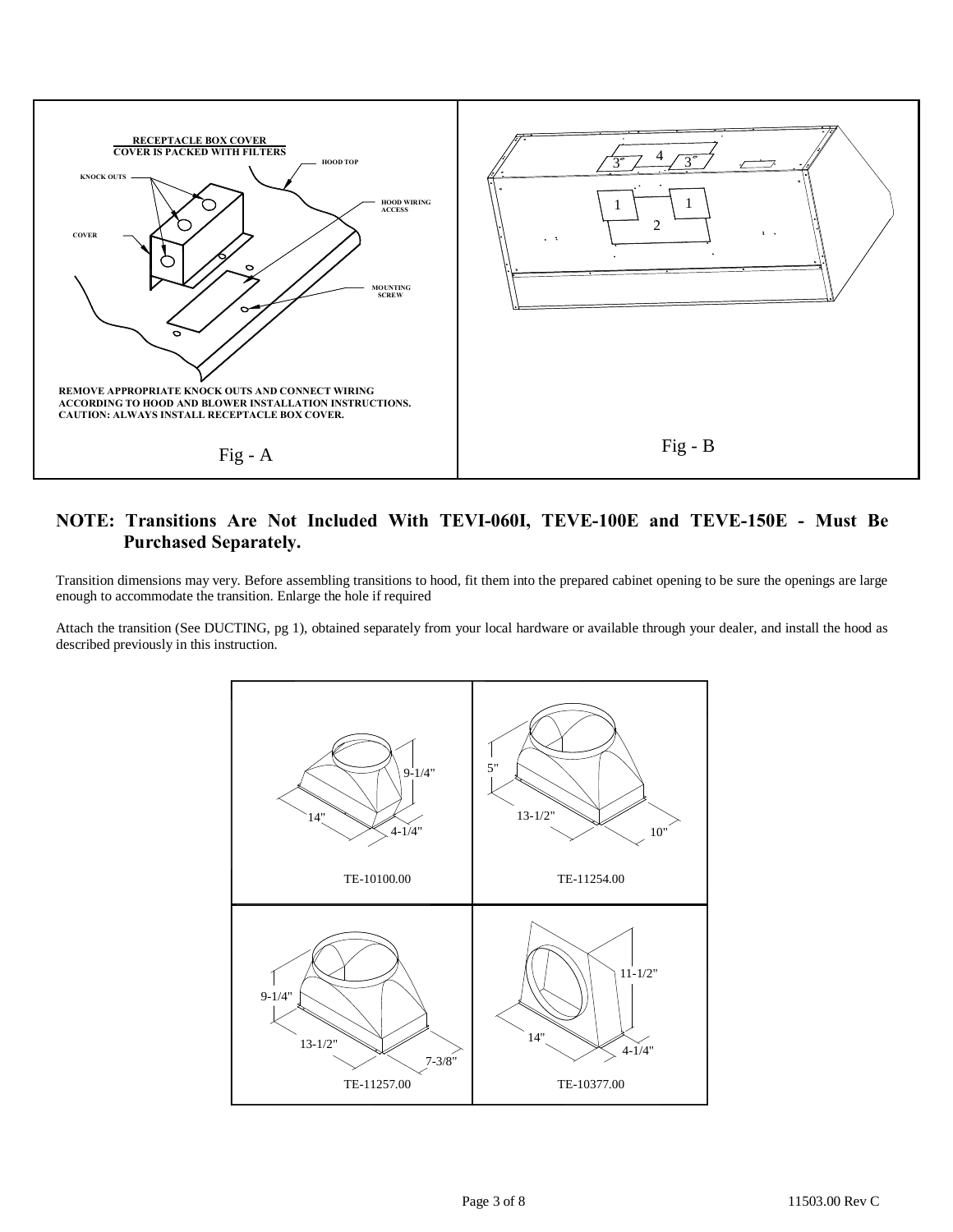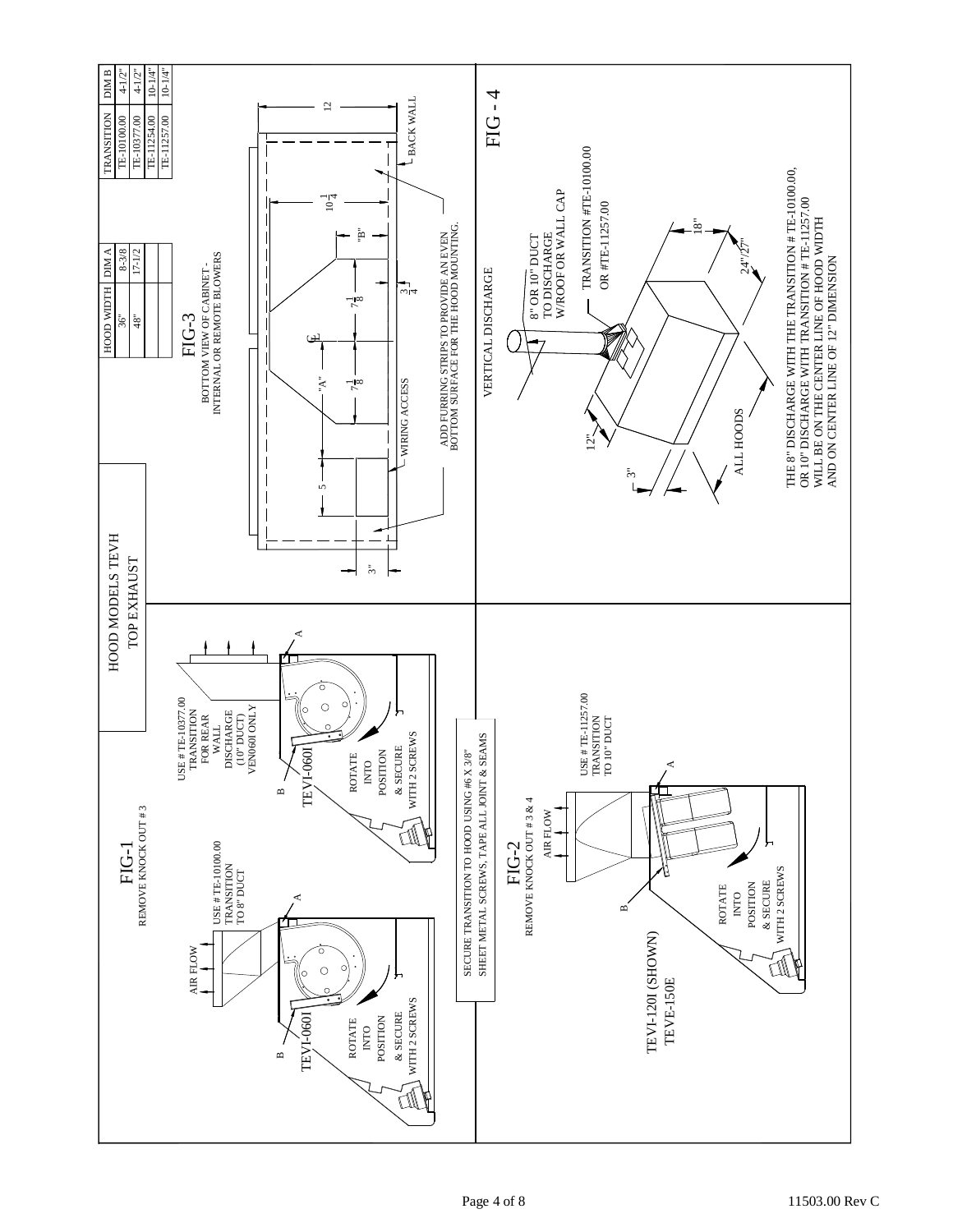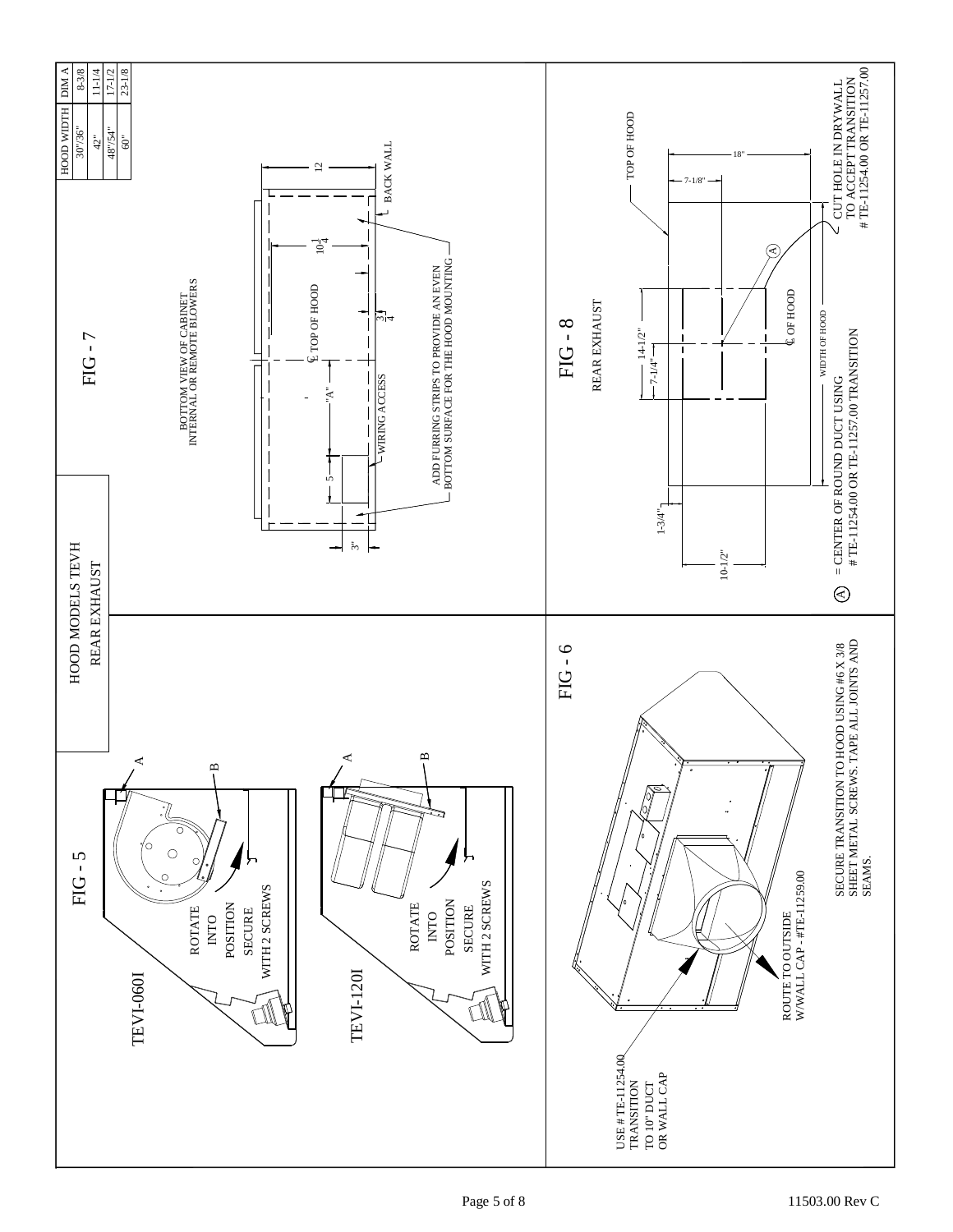# **Construction methods and installation shall comply with all local building codes. Internal ducting shall be sealed using outdoor rated metal duct tape.**

The Twin Eagles hood with **stainless steel canopy** is approved for installation in an outside patio or lanai area if the area is covered with a protective roof over the hood **(wall style hoods are to be also mounted to a solid protective rear wall)** and installed with a GFCI protected branch circuit. Roof or Wall Caps are to be sealed to prevent moisture migration to structure interior; use an outdoor rated sealant suitable for adhesion to the installation materials. See **Fig-8** for rear exhaust installation and **Fig-9** for top exhaust installation.



**See Fig – 10 for structure with elevated roof/ceiling.**



The Roof shall cover the top of the hood and extend a minimum of 42 $\ddot{o}$  from each side of the hood and 30 $\ddot{o}$ minimum from the outer most edges of the hood front.

Since, outdoor areas are subject to strong cross drafts it is recommended that the hood extend at least 3 6 inches, and preferably 6 6 inches, over either side of the cooking area to maximize the cooking discharge capture area. Cross drafts will affect the efficiency of the ventilation system and cooking discharge can escape capture by the hood/ventilation system. Be sure to plan for adequate ventilator (blower) capacity to minimize cross drafts influencing the removal of cooking discharges.

The installation instruction that accompanies the hood shall be followed to ensure all safety Instructions and guidelines are adhered to. **NOTE:** Hood is recommended for use over domestic gas or electric appliances. Not recommended for use over solid fuel fired appliances. See Fig-10 for soffit construction



**See Fig – 10 for structure with elevated roof/ceiling.**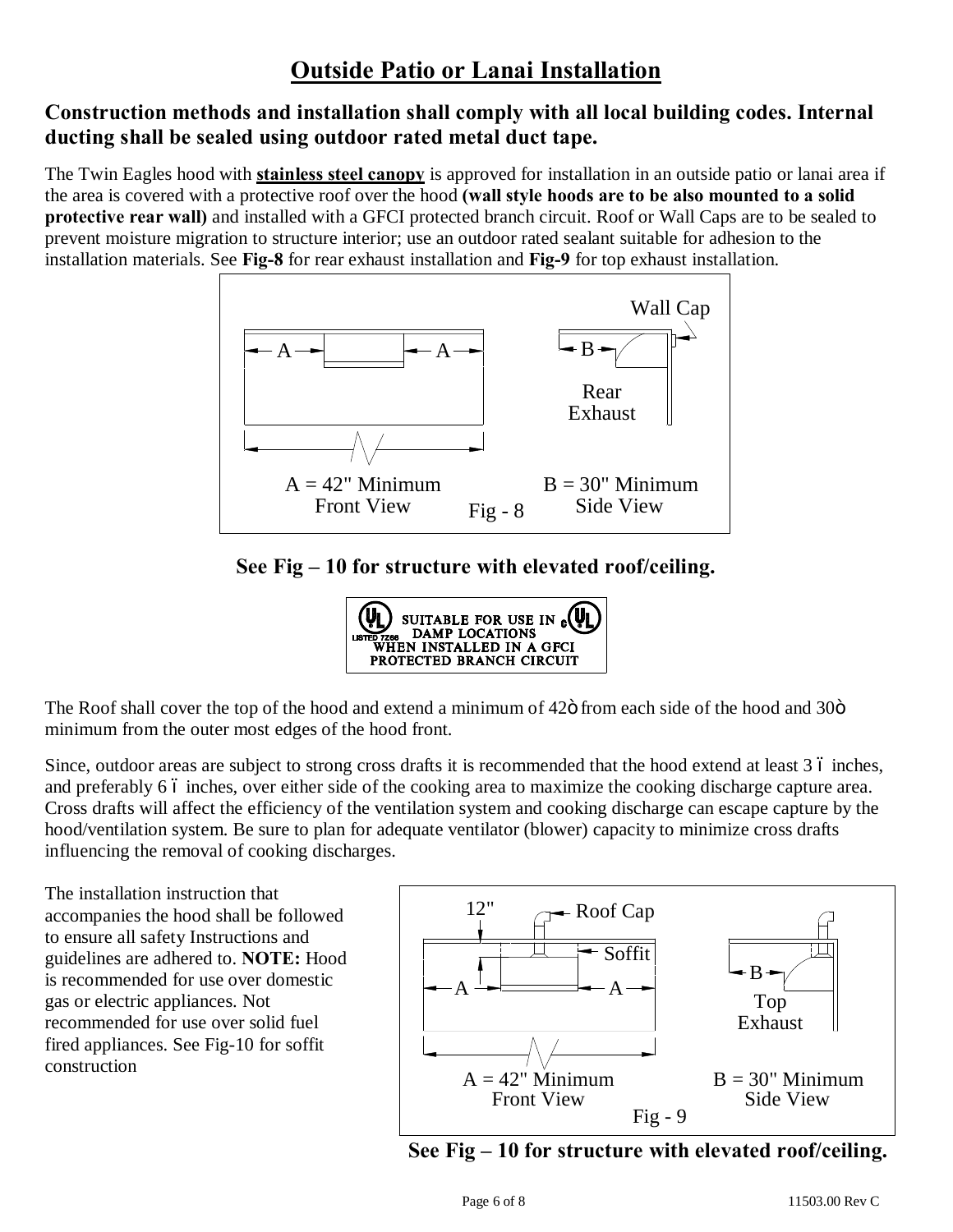# **For installations with elevated Roof/Ceiling use a Soffit, or optional stainless steel extension**



Soffit shall be constructed of materials suitable for outdoor installation and be sealed to prevent moisture migration to structure interior.

# **INSTALLATION and USE & CARE INSTRUCTIONS BAFFLE FILTER KIT**

**INSTALLER:** Please leave these Installation Instructions with unit for the owner.

- **1.** You are now ready to install the baffle filters. **Remove all packaging and the protective plastic covering from the filters.**
- 2. Grasp the filter by the center baffle, see FIG-11, with the spring end facing you and the grease collector channel facing down and toward the rear of the hood. Position the spring end of the filter into the upper channel of the front escutcheon, compress the spring by pulling the filter toward you and rotate the rear of the filter up and into the rear retaining recess formed by the rear escutcheon and retaining clip. Release the filter, being sure it is positioned properly in the channels. You should be able to push up and pull down on the filter without having it come out of position. You can bend the spring slightly outward if the filter is not pressing securely against the rear escutcheon.
- 3. The filter has an integral grease collector and is dishwasher safe. To clean your filter simply grasp the filter by its center baffle, pull toward the front of the hood and rotate the rear of the filter down and away from the hood, see FIG-12.
- 4. **For best dishwasher results**, position the filters in the dishwasher rack with the baffles positioned horizontally.